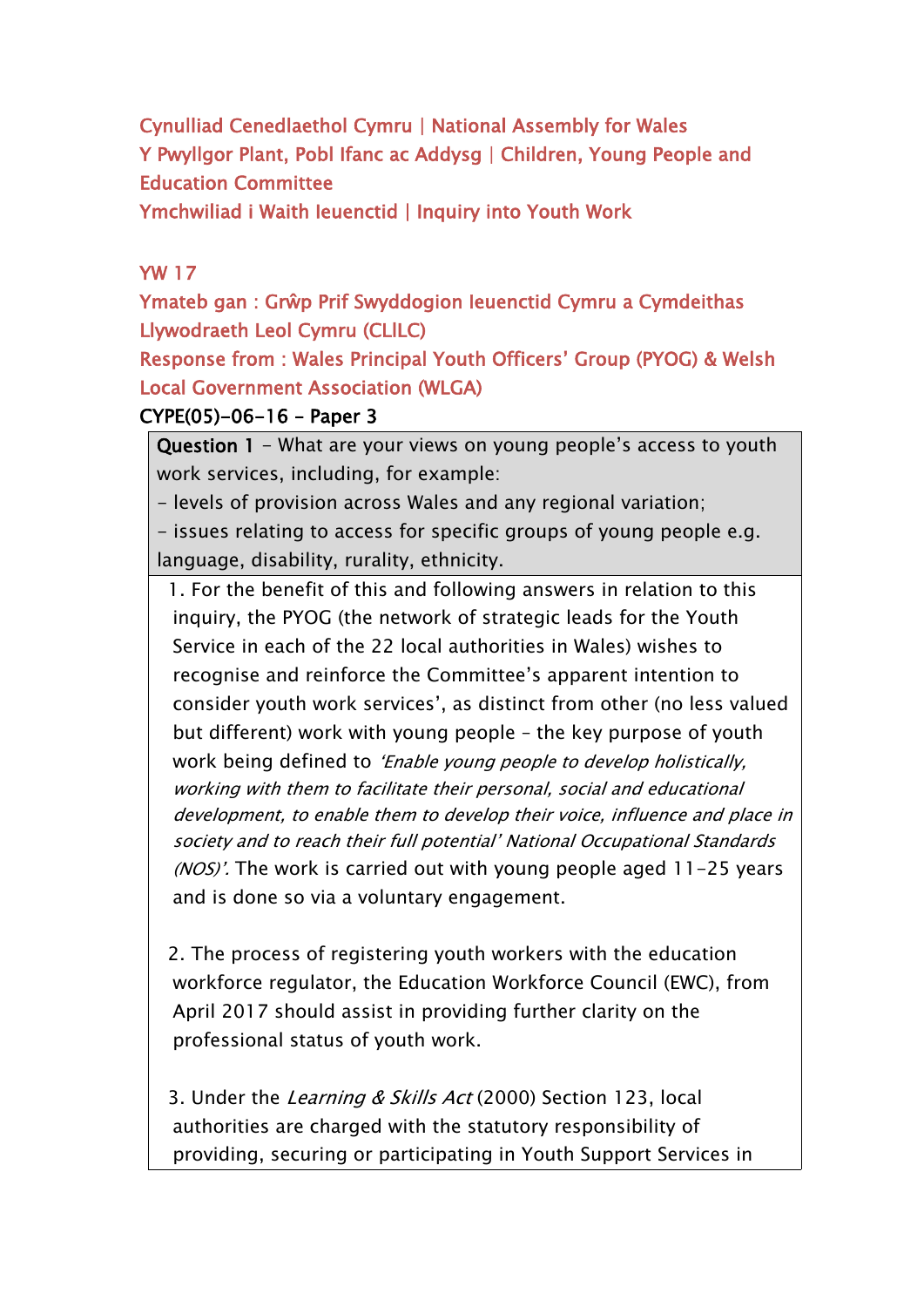Wales. The Youth Service (the framework by which youth work is delivered) is a key element of this offer and is often the lead agency (as has been recognised via recent Estyn YSS lines of enquiry) in this process, including a substantial role in increasing capacity via support and training for organisations within a local area. This is done by carefully considering the needs of young people aged 11- 25 in each local authority area against the resources available to discharge this function, including prevailing demographic trends (age, gender, geographic dispersal, protected characteristics etc). Provision is also delivered in the context of requirements in *Extending Entitlement*, the Welsh Government Directions and Guidance derived from the *Learning & Skills Act*.

4. By its nature, youth work is available to all young people, regardless of background or ability, an offer and approach (known as universal or open access), which is highly valued by young people and which is reinforced by the WG *National Youth Work Strategy for Wales* (2014-18, page 2). It is widely recognised that such an approach can remove stigma<sup>i</sup> and put many young people in touch with more specialist provision who may not otherwise have had the knowledge or ability to do so.

5. In light of recent tight funding challenges in local authorities and also in part due to Welsh Government policy (in particular the Youth Engagement and Progression Framework), youth work has seen an increased targeting of its services e.g. towards young people not in education, employment or training (NEET), meaning that fewer young people are accessing the provision whilst also resulting in fewer opportunities for them to mix with and learn from others from different backgrounds. The PYOG does recognise that youth work skills are particularly valued and effective in such circumstances e.g. re-engaging young people who have become disengaged from mainstream services e.g. formal education.

6. Feedback on youth work provision in Estyn inspection reports in recent times indicate a strong performing sector e.g. during the recent era of Young Peoples' Partnerships, whilst the leadership and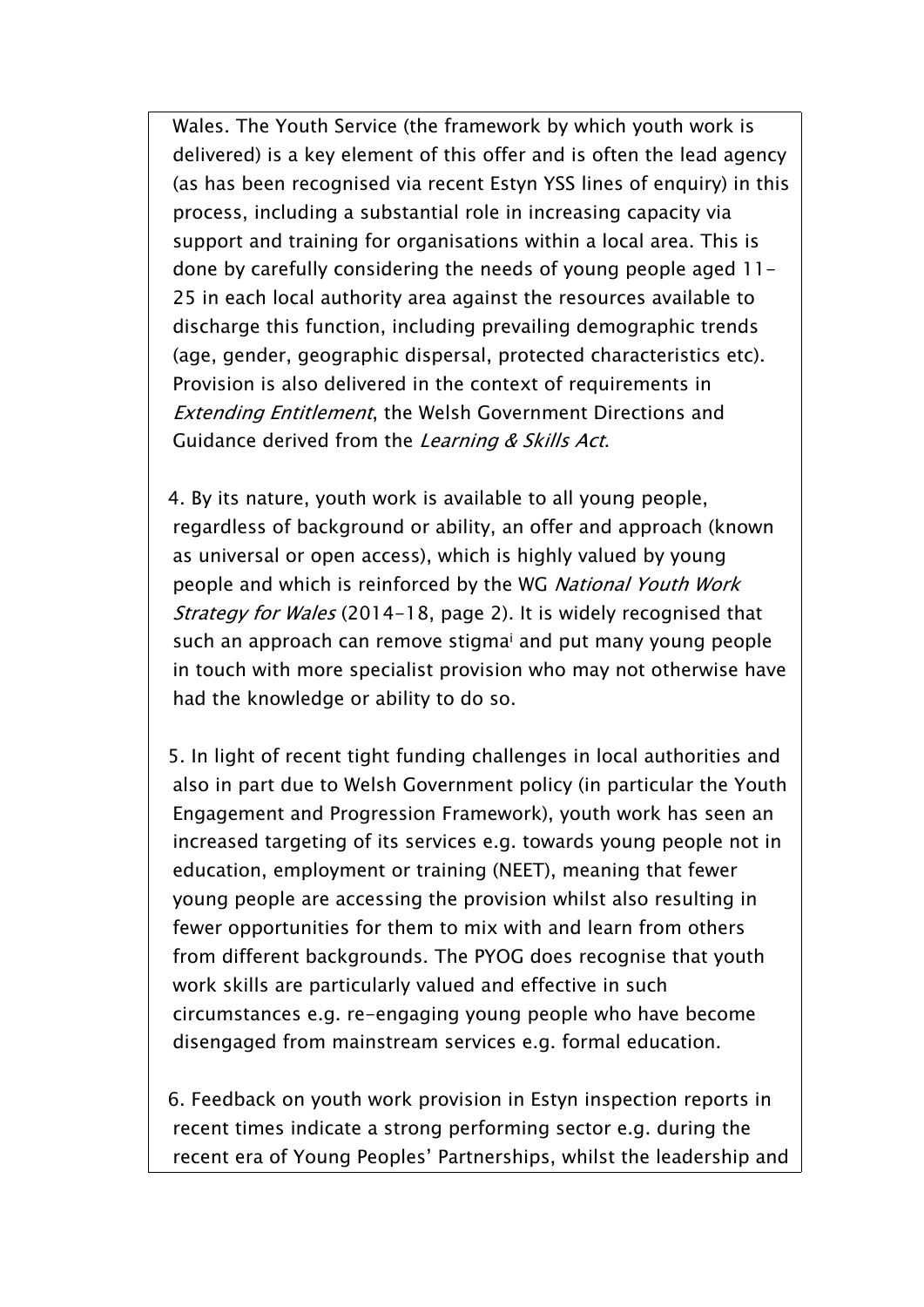management of YPP's drew criticism in a number of areas following inspections, the quality of youth service delivery was found to be consistently high and remains so, particularly around relationships with young people.

7. The PYOG recognises the variation in core (Revenue Support Grant, RSG) funding between local authorities across Wales, which the Committee has drawn attention to (mentioned in greater detail later in this response). However, this does not always have a direct correlation with either level or quality of provision e.g. youth work is also funded by a variety of other sources such as ESF, Families First, Communities First and other local, and national funding streams.

If you believe that there are particular problems, how do you think they could be resolved?

8. The over-riding concern of the sector currently is that of stability and sustainability. Despite ongoing funding challenges and the subsequent changes to available budgets, as well as shifting policy approaches from Welsh Government, local authority youth services are keen to retain the benefits of youth work and so have sought to reconfigure provision e.g. via streamlining services, merging with Youth Offending Services and generating income via other sources. Some areas are considering or have taken rather more acute action in commissioning services or changing governance structures by moving to alternative delivery models (ADM's). The new structures taking shape and learning taking place as part of this process is constantly shared across PYOG membership. Regardless of what new structures are determined, the PYOG maintains that the unique identity of the intervention and support offered by youth work needs to be retained and recognised for the benefit of the young people it comes into contact with.

9. The voluntary sector has an important part to play in the delivery of youth services and they are also affected by the current challenging circumstances. A number of voluntary sector organisations rely on local authority funding either directly or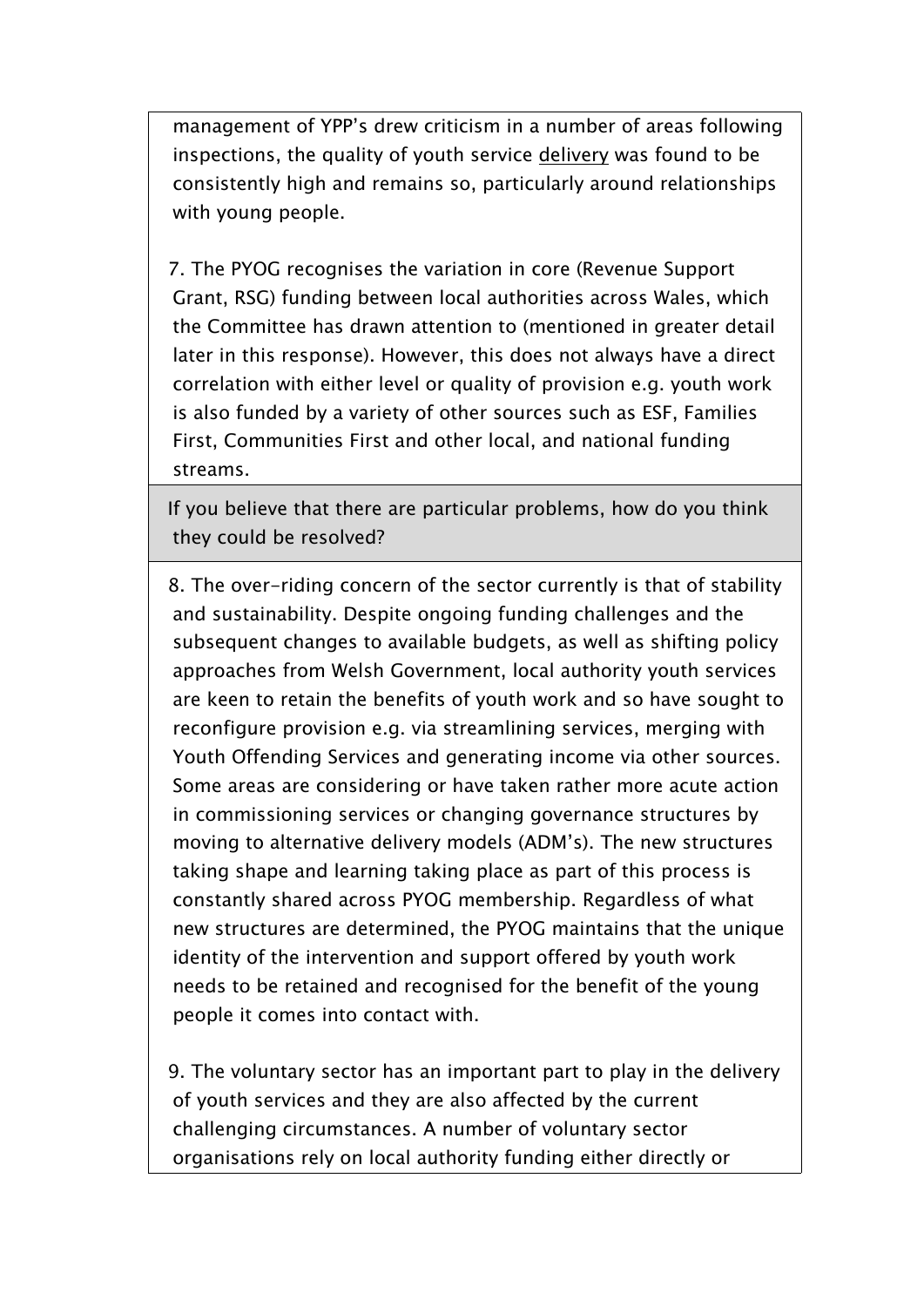indirectly via the level of in-kind support offered.

10. In this context however, youth workers across Wales remain totally committed to supporting and serving the young people they work with on a daily basis. The work-force and young people are fully engaged in the necessary process of change at local level change which can bring a welcomed and fresh approach, as well as improved outcomes.

11. The PYOG also contends that the notion of *education* has received a rather narrow focus in Wales – whilst formal education is of course important, we all learn in different ways and at different stages and **non-formal and informal learning opportunities have an important role to play in both accessing formal learning and as a mechanism for learning in its own right.** The benefits of these approaches need to be better understood and recognised in a broader contextualisation of education.

12. In an era with increasingly targeted policy, the PYOG is concerned that many of the traditional benefits of youth work are being lost. One of the defining features of youth work is that of association and the educative power of playing one's part in a group – groups of young people of all backgrounds and abilities learning from each other's different circumstances and aspirations, which can also be hugely beneficial for emotional well-being. For example, if young people deemed to be NEET are only being exposed to other young people who are NEET, it can be more challenging to change attitudes and mind-sets.

13. A few years ago, the then Children's Commissioner for Wales expressed concern around a lack (or absence) of institutional knowledge in certain areas of policy across Welsh Government departments in relation to children and young people's issues. This has also been evident for youth work as a high turn-over of civil service staff has resulted in a continual need to re-visit the meaning and purpose of youth work at strategic level. It would be useful and productive to look at developing a shared vision and understanding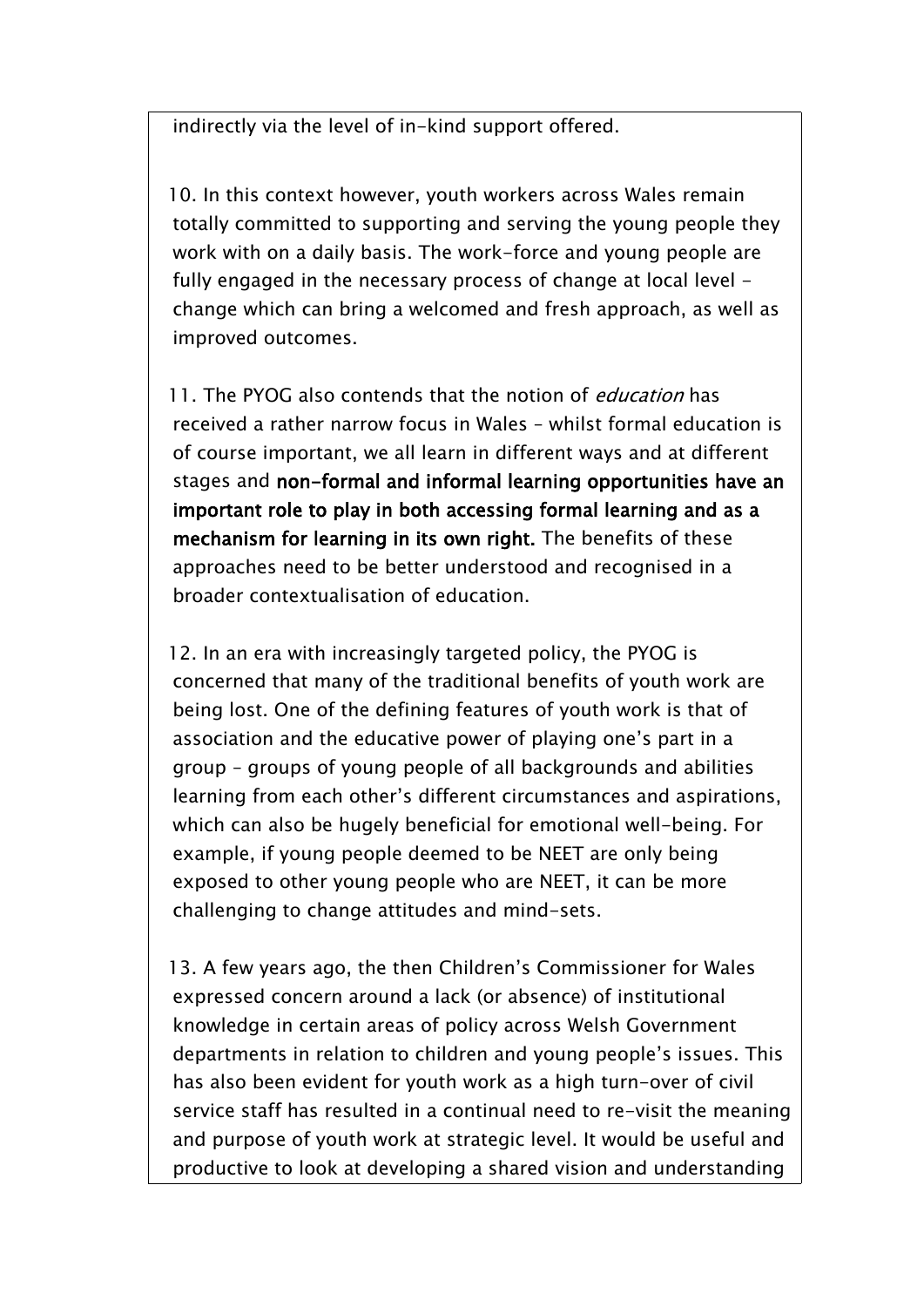of youth work, including the values underpinning that provision and support.

**Question 2 -** How effective do you think the Welsh Government strategy and policy on youth work is?

In considering this question you may wish to think about:

- the Welsh Government's specific youth work policy and strategy such as 'The Youth Work offer'; The Wales Charter for Youth Work; The National Youth Work Strategy for Wales 2014 to 2018;

- Welsh Government departmental responsibilities and whether there is a cross-departmental and co-ordinated approach to support youth work provision.

14. *Extending Entitlement* was an ambitious document which clearly articulates the 10 Entitlements which young people should expect from youth support services in Wales. Its content of course remains relevant today but perhaps requires a new focus, clearly articulating the role of youth work. In recent years there have been a few attempts to re-write *Extending Entitlement*, whilst other policies have emerged and taken priority e.g. the 7 Core Aims in *Rights to Action*; *Learning Pathways* (2004); *Learning & Skills (Wales) Measure* (2009); *Youth Engagement & Progression Framework* (YEPF, 2013). Should a review of *Extending Entitlement* (and the role of youth work within) be deemed a priority again, the PYOG would welcome full involvement in such a process.

15. In relation to more recent youth work-specific strategy and policy, whilst the PYOG welcomes the recent focus by Welsh Government on the profession with some merit to some of the content and themes e.g. the Charter makes a useful attempt to distil the 10 Entitlements in relation to the contribution of the youth work sector, due to the lack of involvement of the sector in their development and uncertainty regarding their status, there is an apparent low impact of these at strategic and operational level. The PYOG considers too many strands of work and recent publications to have been missed opportunities.

16. The writing of the first WG strategy for youth work in Wales *National Youth Service Strategy for Wales: Young People; Youth*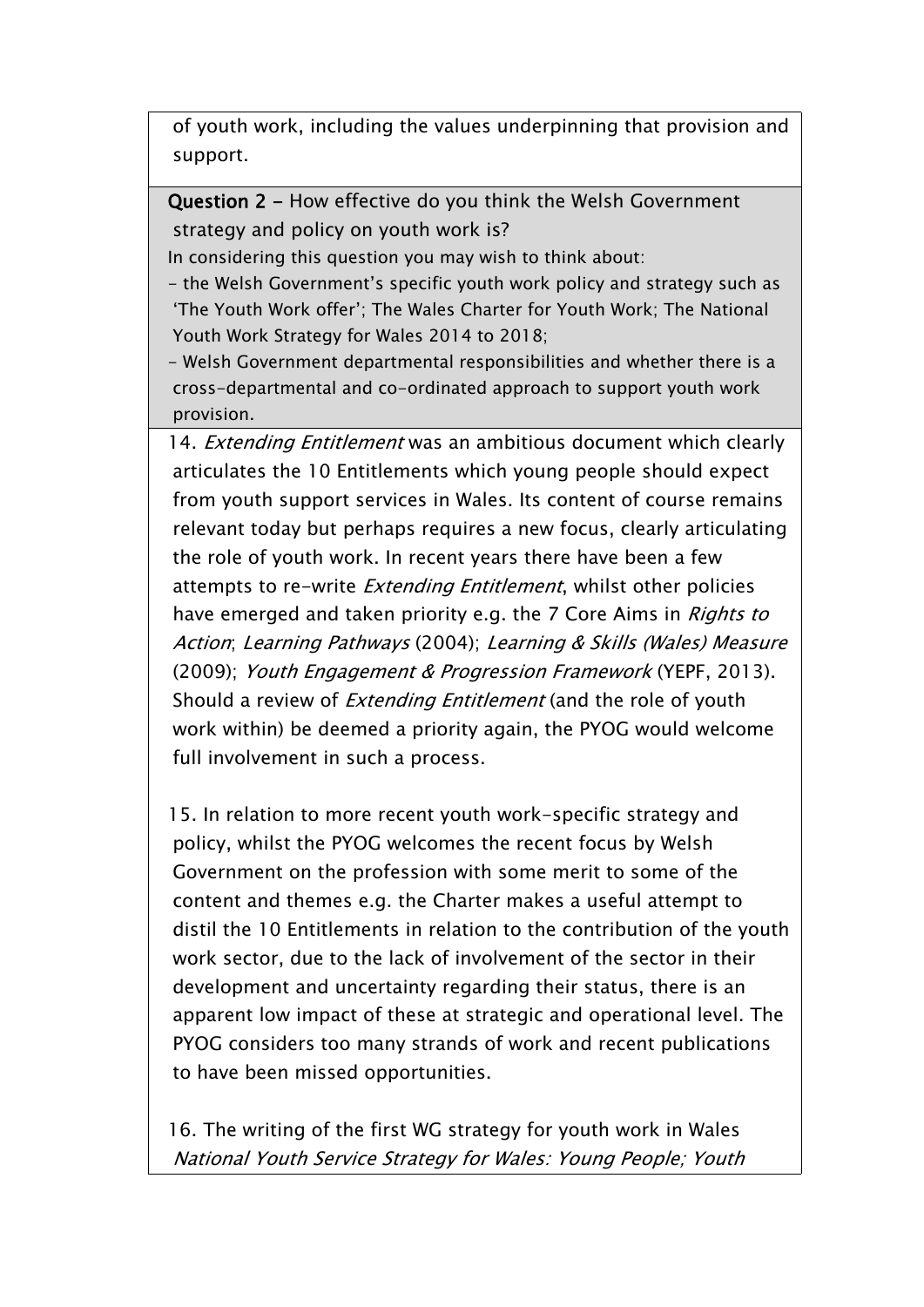*work; Youth Service* (2007) saw colleagues from the field of youth work fully engaged in its development, from conception stage. Numerous meetings and events were held across the sector to elicit views of individuals and organisations, who were able to influence and shape it and to comment on the deliverability of its themes and priorities. This brought about not only a boost to morale as it engineered a great deal of welcomed debate (not all of it comfortable but necessary nonetheless) and cross-sector working and learning. The real benefit of this approach was 'buy-in' with individuals and organisations taking ownership. Whilst the evaluation of the strategy was never completed (a missed opportunity for learning for future strategies), the strategy included clear actions for each part of the sector (Welsh Government; local authorities; voluntary sector organisations and the higher education sector), whereas the current strategy includes actions only for Welsh Government.

17. More recent times have seen a different approach in the production of Welsh Government policy and strategy. There has been far less involvement of the sector and, at times, work and/or documents have been published in circumstances where the sector has not been informed beforehand e.g. the announcement of the development of the National Outcomes Framework by the National Youth Agency, at the National Youth Work Excellence Awards in 2015 and the recent Youth Work Charter, launched at the WG Youth Work Conference in March. Likewise, the current strategy was developed without involvement of the sector. This is important as youth work organisations are delivering front line youth work on a daily basis, have practical experience and understanding of the funding issues and have an understanding of what works. For any strategy to be successful, it requires the full understanding of and buy-in from the workforce delivering it.

18. Following the closure of the *Wales Youth Agency* in 2006, youth work capacity, leadership and influence within WG has declined over time. In 2007, when WYA staff transferred into the Civil Service, the then Branch had 10 members of staff. The branch was then reduced over 10 years to three members of staff, losing its profile and status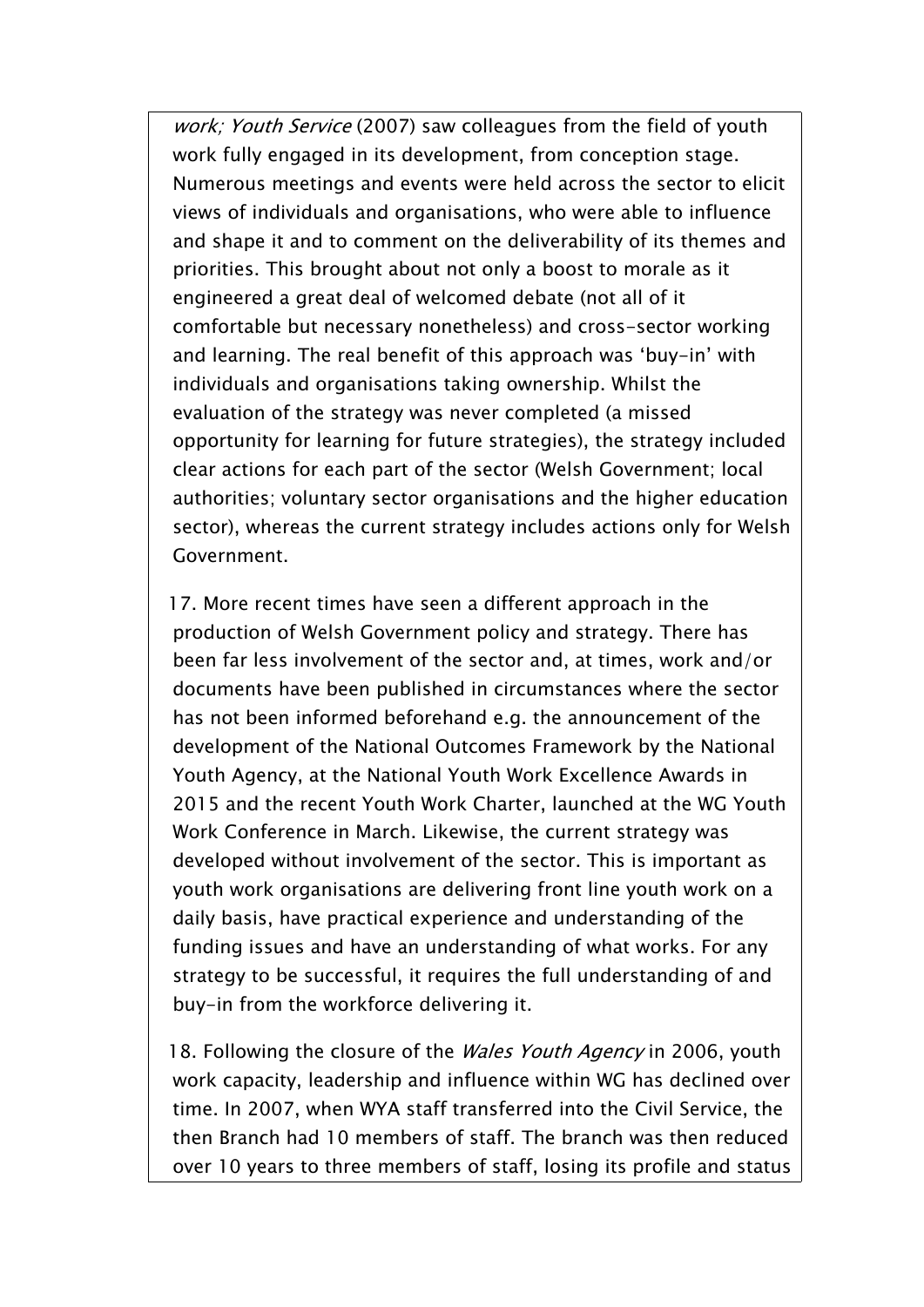in the process, which has also seen its status as a branch reduce to a small team within a branch. This shows a systematic downgrading of youth work within Welsh Government.

19. Welsh Government could do more to improve the profile of youth work across the organisation and outwards. The PYOG would be more than willing to play its part in doing so and, by doing so, could increase the impact currently being made by sharing knowledge, expertise and capacity. Regrettably, it is rare that Welsh Government engages with important youth work stakeholders (including the PYOG) unless invited to do so e.g. by attending PYOG meetings. Whilst developing the YEPF, youth work's profile did receive a boost and the sector was presented with opportunities to engage in its development. However, whilst appreciating this recognition, this was not specifically about youth work but rather an aspect of youth work – that of work with young people NEET. Likewise, a great deal of youth work goes on in communities as well as schools, a process valued highly by those engaging with it, as well as the wider community involved, but often over-looked elsewhere. As can be seen by the recent PYOG publication *[The](http://www.wlga.gov.uk/publications-lifelong-learning-leisure-and-information/principal-youth-officers-group-the-role-and-value-of-youth-work-in-wales/) role and value of youth work in current and [emerging](http://www.wlga.gov.uk/publications-lifelong-learning-leisure-and-information/principal-youth-officers-group-the-role-and-value-of-youth-work-in-wales/) agendas in Wales*, youth work's contribution is extensive. However, this is not obviously apparent in recent Welsh Government policy, which has focussed on young people NEET and youth work in schools.

20. Welsh Government has established a Ministerial *Youth Work Reference Group*, which has met a number of times in the last couple of years. However, this has been ineffective as it has not produced any tangible outcomes, membership has become disillusioned and agendas are didactic. This may be in part due to its sprawling membership which, in attempting to capture views across the sector is too broad and has failed to make an impact. 21. The PYOG would like to see more joined up planning between departments in Welsh Government where there are obvious links to youth work. Examples of this include the development of Families First new programme, Play, YEPF, Youth Work, Careers Wales, Employment/Skills, Social Care, Health and wellbeing – so many of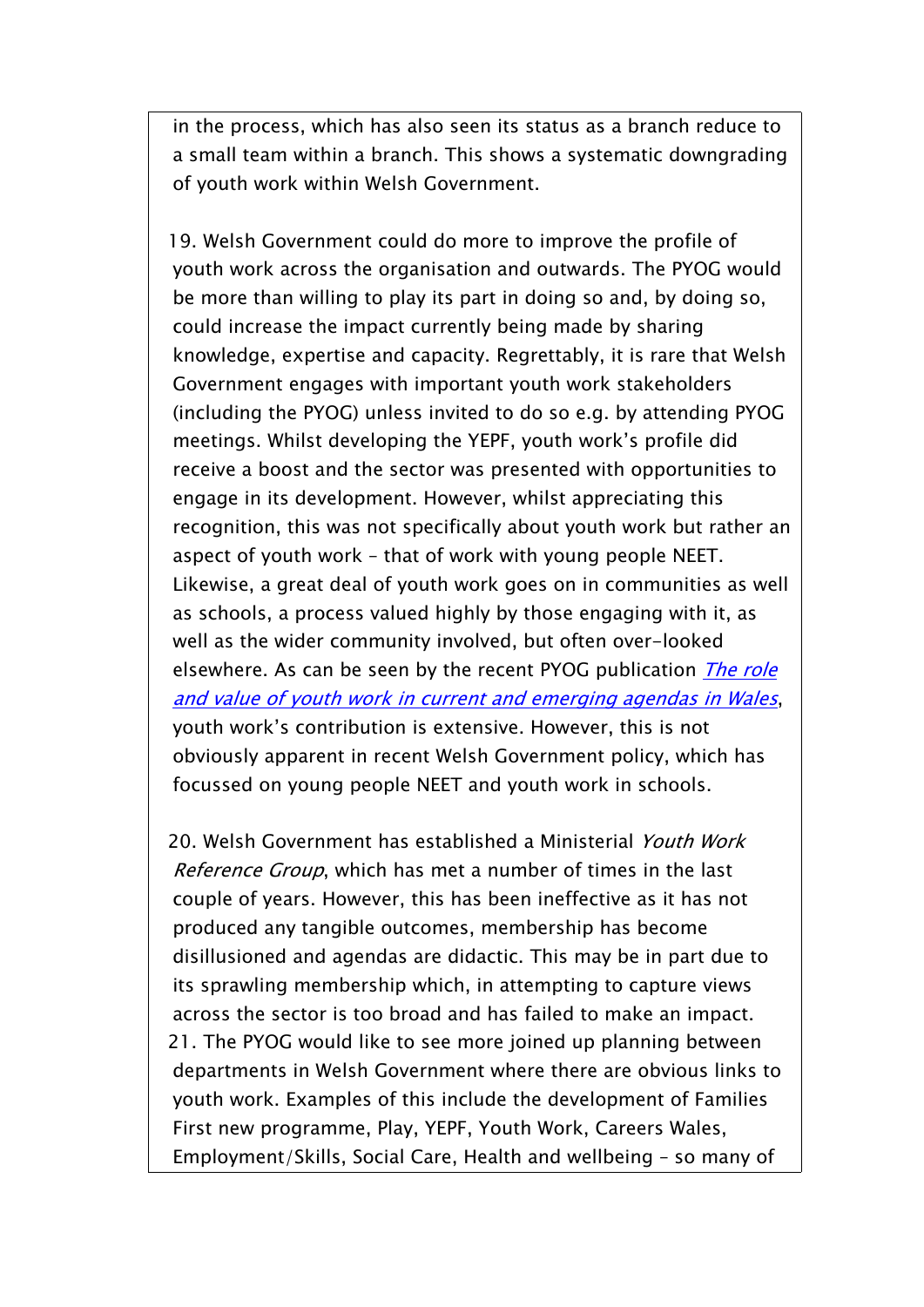these areas impact on young people and youth work and yet seem to be developed in isolation of each other.

How do you think the Welsh Government could approach its youth work strategy and policy differently / to better effect?

22. Welsh Government's role is to set the strategic direction for youth work in Wales and local authorities, who have the statutory duty to deliver youth services, are responsible for delivering that strategic vision. It is preferable therefore that local authorities be fully involved in discussions with Welsh Government on the development of that vision. With a shared vision that is based on sound knowledge and experience of best practice, then it is much more likely that the vision will be delivered successfully. The Youth Service has a strong tradition in being positive, flexible and in working in partnership both across and beyond the sector itself – as a collective of delivery organisations, the sector is constantly in touch with young people on the 'front line' and therefore is well practiced in understanding and articulating their needs. It is felt that this knowledge would help shape more effective central government policy and strategy.

23. Whilst using an educative approach, youth work by its nature supports young people, regardless of their background, ability or need. As a number of policy areas affect the lives of young people (health & social care, housing, culture & sport, transport etc.), central youth work policy needs to reflect this accordingly - for example, other current relevant legislation such as the *Social Services & Well-being Act, Future Generations Act*.

24. However, having made reference to this, youth work is not always well understood. As an education provider in its own right, whilst valued almost universally, its contribution is not always recognised, particularly at strategic level. The PYOG would like to see the status of youth work receive a higher profile within Welsh Government.

**Question 3 -** What are your views on the funding available for youth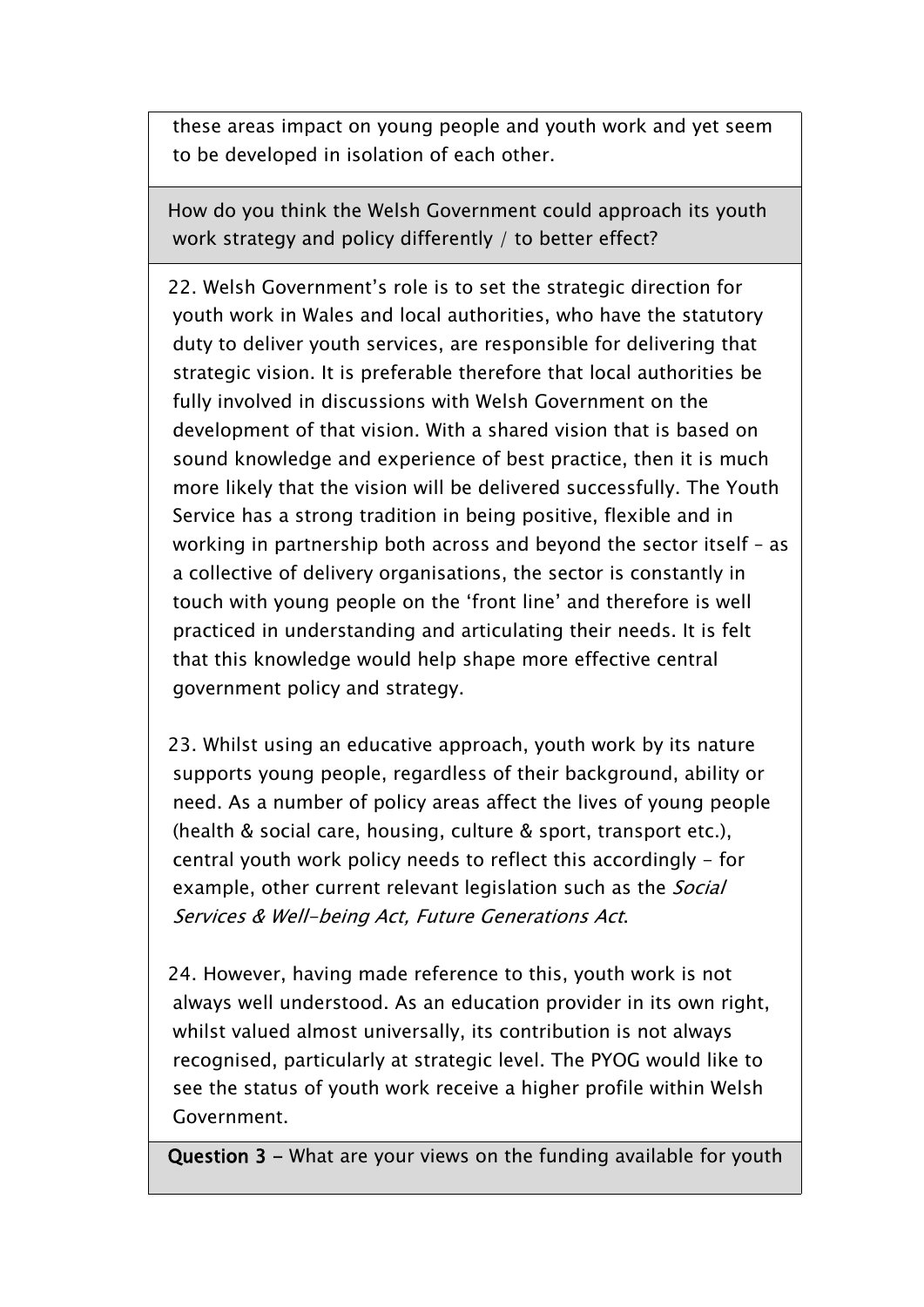work, including through Local Authority, Welsh Government, European Union, and Third Sector.

25. As with all other public sector organisations, funding for youth work continues to be challenging and has seen a reduction over a number of years. Youth work is responding to these challenges as positively, however, the reduction in funding has posed a serious strain on the delivery of youth services in their originally intended manner of being universal/offering open access provision.

26. The way in which youth work in Wales is funded can be seen as both a strength and weakness – whilst levels of local authority core funding vary, services continue to be innovative in accessing external funding. This can bring added value and flexibility to the way in which services are shaped and delivered. However, where services either identify a desire (or where circumstances dictate a need) to access such funding streams, the application process can be intensive and time-consuming, as well as requiring a skill set not always readily available in the work-force, changes focus for managers and can take workers away from direct contact with young people.

27. Given the opportunities which European funding has offered young people, there is a strong probability that the Brexit vote will negatively impact young people more than for other British citizens. For example, if it disappears, the Erasmus  $+$  programme will leave a substantial gap in funding and opportunities for young people gaining experiences via exchanges with other European countries. Further, a great deal of the successful work carried out to implement the 'brokerage' and 'support' role required within the Welsh Government Youth Engagement and Progression Framework (YEPF) Action Plan is currently funded for the next 3 years by ESF. Unless funded differently, this level of intensive support to young people may well disappear and lead the YEPF to be ineffective. 28. In relation to Third Sector organisations, whilst many of these are self-sustaining, local authorities support a great number of such organisations both in direct funding (e.g. via the Youth Service Strategy Grant), training and via in-kind support.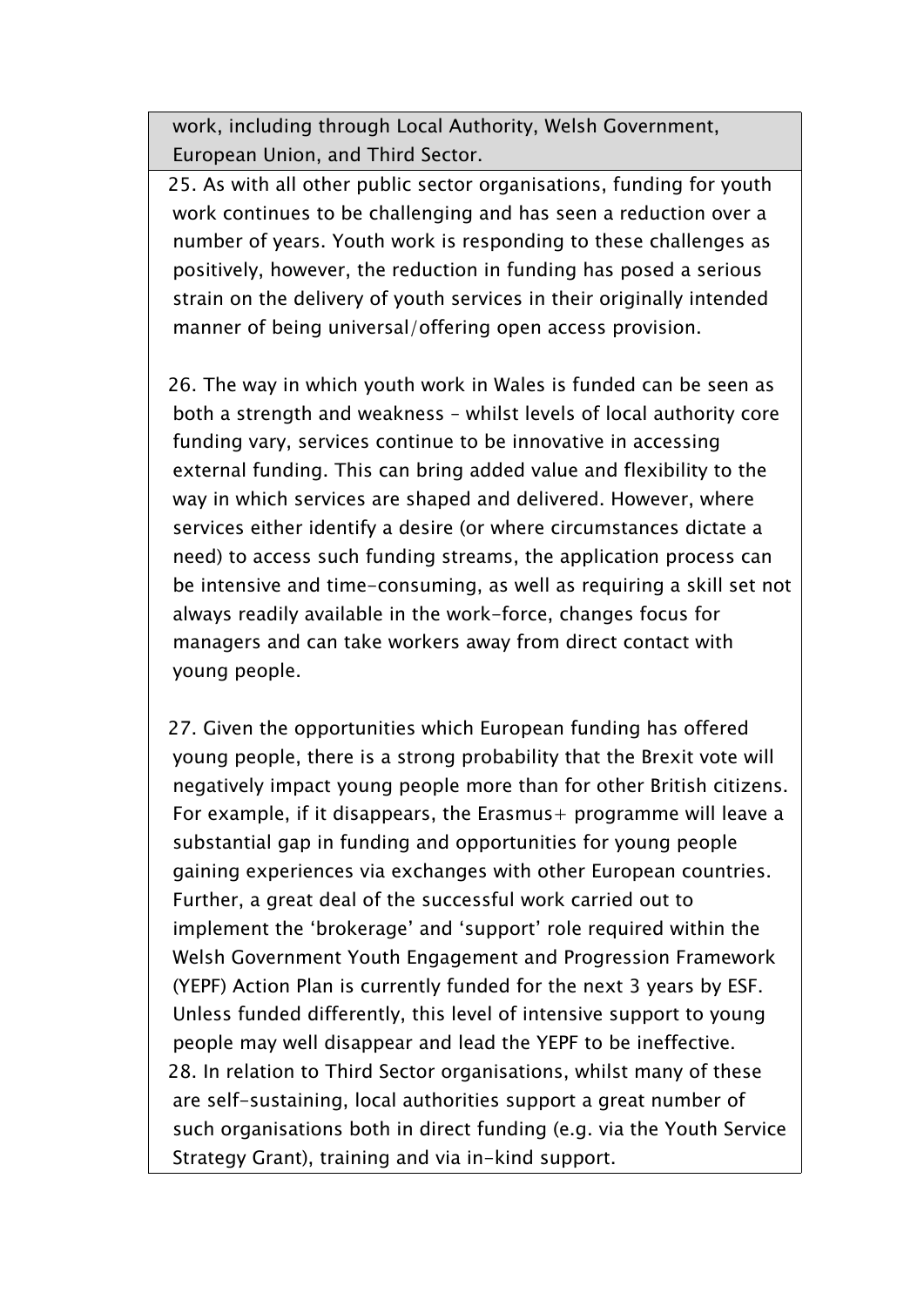**29.** In the context of education service provision and the impact of youth work in this context, it is also worth recognising that the spend per head via youth work is a tiny proportion of that which is spent through our schools (for example). Total spend per head (for ages 11-19) in 2014-15 was £111 for youth work (Welsh Government Youth Work Audit) compared to £5,607 per head in schools.

If you believe there are problems in this area, how do you think they could be resolved?

30. Local authority youth services are facing challenges. This has meant the loss of staff, knowledge and experience, increased targeting of young people with particular characteristics, sharing of buildings and other facilities previously for specific use of young people accessing them and other capital resources e.g. mobile provision, which can have a particularly negative effect in rural areas. Whilst all involved in youth work continue to work hard to influence and innovate, given the almost unprecedented situation that local authorities face, numerous difficult decisions are being made on a daily basis and it is difficult to see how one service can be protected over other important services that local authorities provide.

31. Whilst the sector struggles to gain clarity and unity in the face of such challenges, in the context of how other professions are represented, youth work in Wales does not currently have a single organisation which can promote and represent its interests e.g. the National Training Federation for Wales (NTfW) representing the interests of work-based training organisations, Colegau Cymru representing the interests of Further Education Colleges and various unions representing teachers. Whilst facing similar funding issues in Scotland, youth work there has such a structure, which also acts as a critical friend to central government and, as such, has a strong link and profile within the Scottish Government. Both the voluntary sector and local authorities (via PYOG) have in recent years called for such a body, which could also act as an important link with the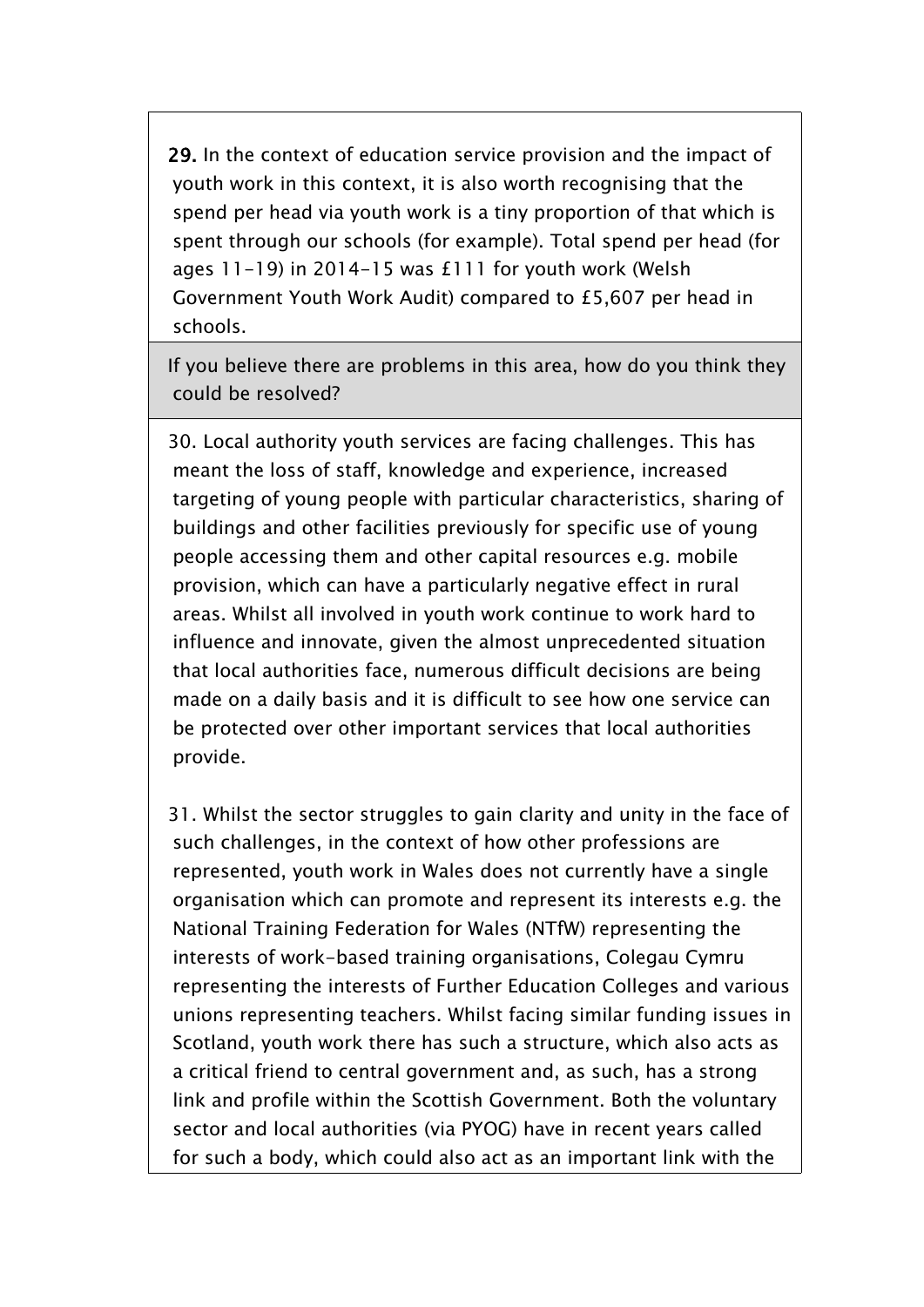Education Workforce Council. Institutional (or sectoral) knowledge is important as the history of a profession defines its future; apart from playing an effective role on behalf of youth work in Wales, it is also felt that such an organisation could assist in ensuring youth work in Wales is sustainable – if only as an important capacity builder as/when funding opportunities return.

32. The PYOG has also been surprised and somewhat concerned recently that the sector here in Wales has not been approached to lead on a number of strands of work (Quality Mark; Charter; National Outcomes Framework). Instead, Welsh Government has chosen to engage consultants from England (including associates of the National Youth Agency, whose remit does not extend to Wales) to lead these pieces of work. Whilst there are some excellent academics and youth work leaders in England, we consider that to also be the case in Wales – indeed, many in England are envious of much of the progress that has been made in relation to youth work in Wales in recent years e.g. the existence of Extending Entitlement; the professional document (written by and for the sector) that is *Youth Work in [Wales:Principles](http://www.wlga.gov.uk/publications-lifelong-learning-leisure-and-information/youth-work-in-wales-principles-and-purposes-january-2013/) & Purposes;* its retention as an education service (a core principle) and a coherent work-force. Whilst not disputing their credentials, it is apparent that some of these individuals have limited knowledge of youth work here in Wales and it is therefore somewhat perplexing that they should be developing and leading most of the new policy.

**Question 4 –** Are there any other issues you consider relevant to the Inquiry that you think the Committee should be made aware of? (for example: workforce related issues; the Quality Mark for Youth Work in Wales; buildings and infrastructure; youth work in schools; transport issues; access to digital technology; Welsh Government's consultation on proposals to register and inspect some out of school education settings).

33. As mentioned previously in this response, recent cuts to services have seen a big impact on Youth Service assets. Given this scenario, it would seem prudent to consider some kind of national audit of all community based buildings and assets belonging to the sector and to consider their level of use – e.g. a number of services are now sharing buildings with other providers, as part of a collaborative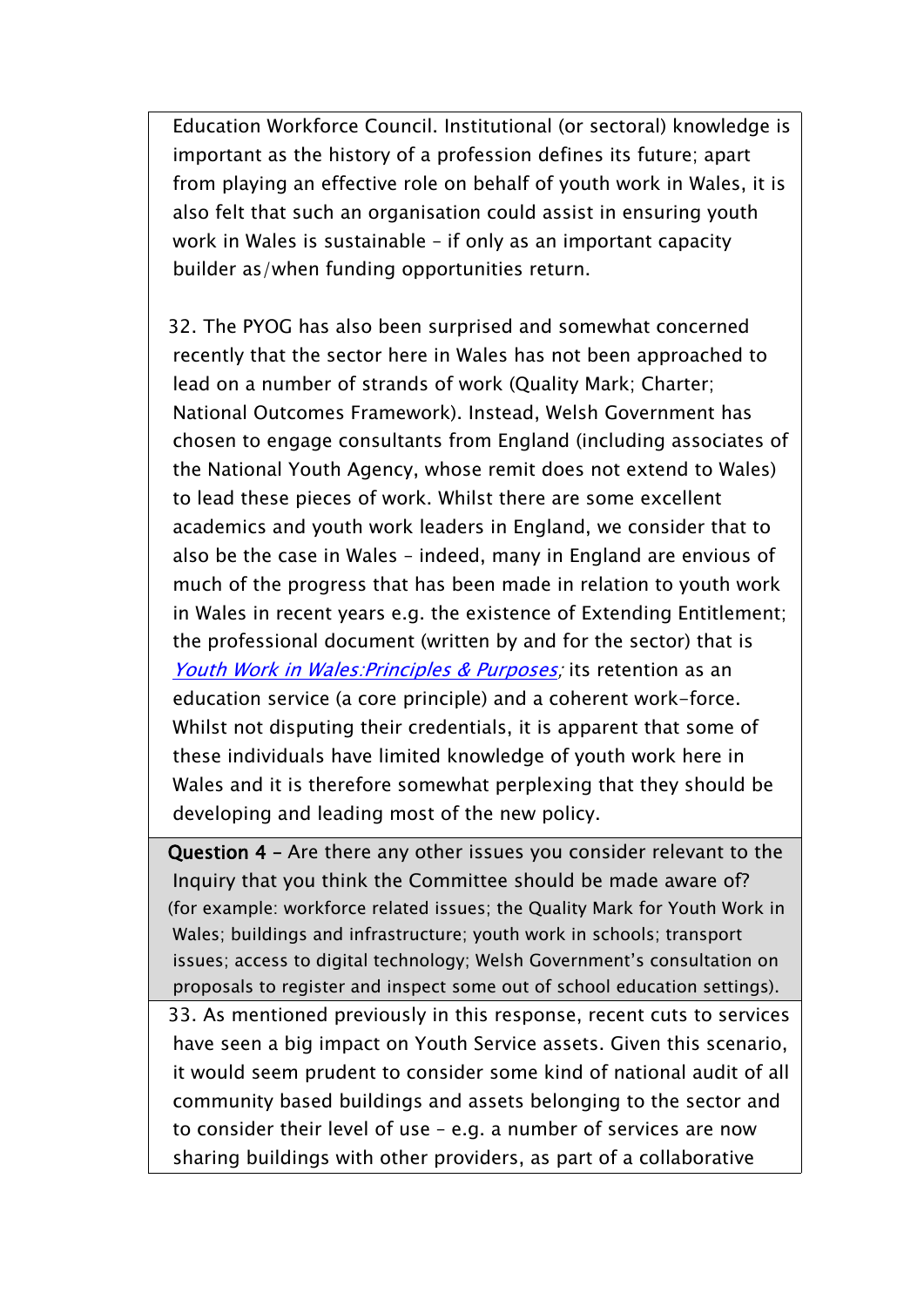effort.

34. Whilst its sustainability has yet to be determined, the Welsh Government Quality Mark is seen as a positive piece of work which has exercised the sector to learn and be involved. It is seen as a useful self-assessment tool and opportunity for shared learning, as well as an opportunity to obtain external verification of excellence.

35. *National Youth Service Strategy for Wales: Young People; Youth work; Youth Service* (2007) made reference to the Youth Service considering the role of new technologies when engaging with young people. This aspect has not been taken forward on a national basis. Whilst services are developed at local level to ensure that young people's needs are met via these new methods of social interaction, a national debate is necessary.

36. We have made reference to transport issues (particularly in rural areas but not exclusive to), youth work in schools (which has a place in the range of provision on offer but community provision being as important), buildings and infrastructure (which received a boost via the Youth Service Capital grant, which accompanied the first national Youth Service strategy but which was nearly 10 years ago) and workforce. The PYOG is aware of the recent consultation on inspection of some out-of-school settings but, apart from alternative curriculum programmes delivered by the Youth Service (which currently fall under inspection remit anyway), does not anticipate the proposals affecting youth work and the sector has not received any information to indicate this to be the case. Youth work is a non-formal/informal education activity, is not delivered via a formal education approach and does not fall under the definition of supplementary or complimentary school/s, tuition, training or learning centre (unless determined as an alternative education provision as previously stated).

**Question 5** - If you had to make one recommendation to the Welsh Government from all the points you have made, what would that recommendation be?